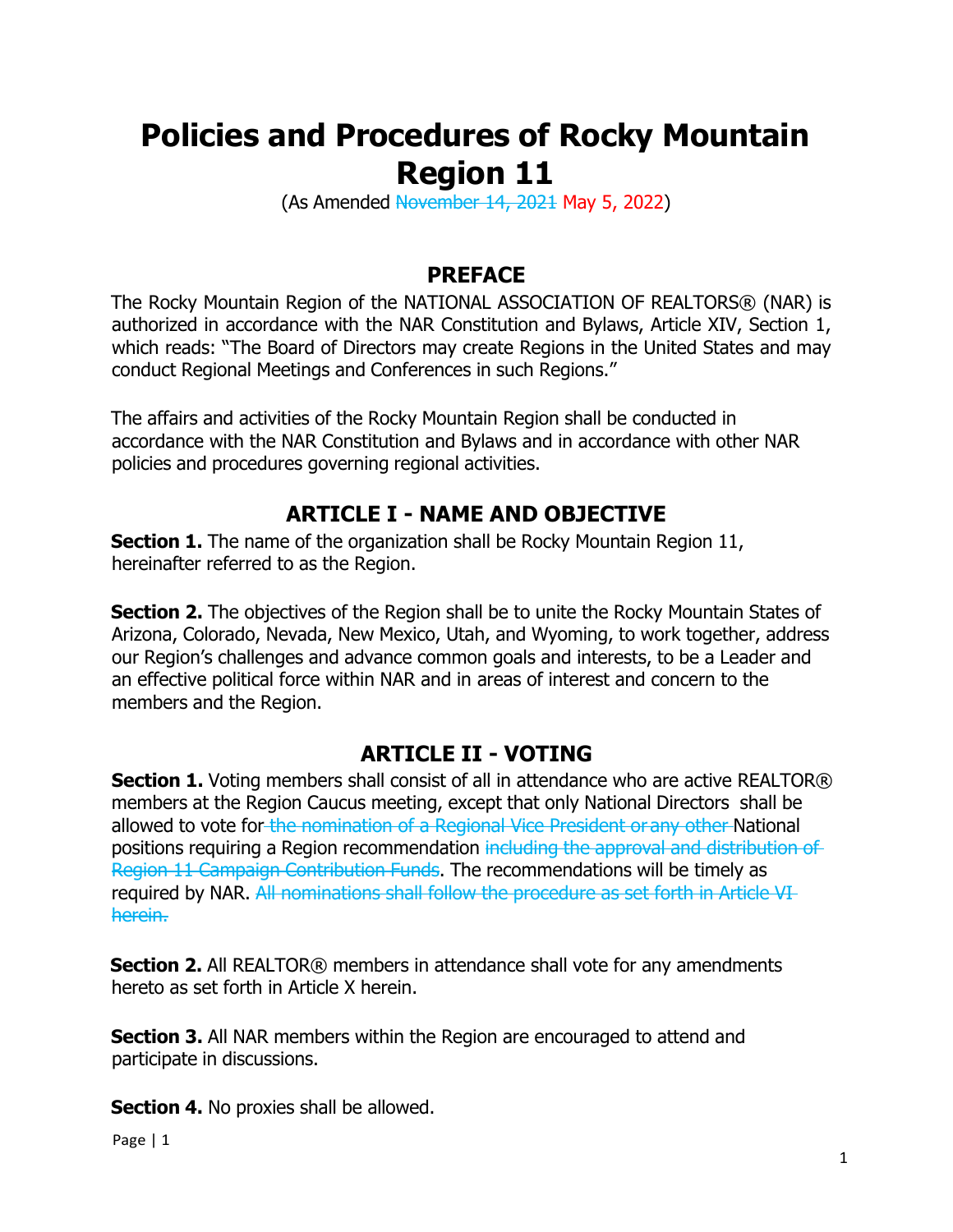# **ARTICLE III - OFFICERS**

**Section 1.** The officers of the Region shall be the Regional Vice President and an Association Executive from the same State who shall serve as a Secretary-Treasurer. Additional duties of the Regional Vice President are included in the NAR RVP Manual which is provided to each RVP annually.

**Section 2.** The duties and functions of the Regional Vice President shall be defined in the NAR Constitution and Bylaws and in the NAR Operations and Procedures manual and include the following responsibilities:

- **A.** Preside at all Region Caucus meetings in accordance with the Rocky Mountain Region 11 Policies and Procedures and the NAR Constitution and Bylaws.
- **B.** Attend NAR scheduled meetings of the Executive Committee, Board of Directors, Regional Vice Presidents Committee, etc. as requested by NAR or theRegion.
- **C.** Attend the NAR Leadership Conference prior to being installed as the Regional Vice President.
- **D.** Function as a liaison between NAR, the Executive Committee and the Region.
- **E.** Promote NAR's goals and objectives to the States within the Region.
- **F.** Assist State associations in reaching their goals and in conveying their positions, concerns and goals to NAR. Assist Leadership and members with the vision and goals, content and importance of the rules, guidelines, procedures and policies of NAR.
- **G.** Immediately, upon taking office, and throughout the year, contact and communicate with the Regional Vice President-Elect, each State Association President and Association Executive for the purpose of introduction and dialog to discuss what is happening in their State, areas of concern and goals for their State and the Region and to stimulate team working relationships throughout the year.
- **H.** Indicate their availability for State association meetings, conventions, and training sessions for State officers, etc. to improve understanding, cooperation, and communication between the States, the Region and NAR.
- **I.** Encourage States to invite NAR Officers and Leadership, Regional Leadership to include the Regional Vice President-Elect, Institute officers, Candidates for a NAR officer position (prior to a State endorsement), and others to their respective State association meetings and conventions as early as possible.
- **J.** Provide periodic reports to each State association and the Regional Vice President-Elect on meetings and activities of the Regional Vice President and NAR.
- **K.** Schedule the Region Caucus meetings at NAR meetings, arrange for an adequate meeting room and setup, and ensure notification is included in the NAR conference program and to the States in advance of the meetings.
- **L.** Function as a spokesperson for NAR in the Region and as a coordinator with communication between NAR, assist in getting the NAR message out and in solving problems at the various levels within the National family.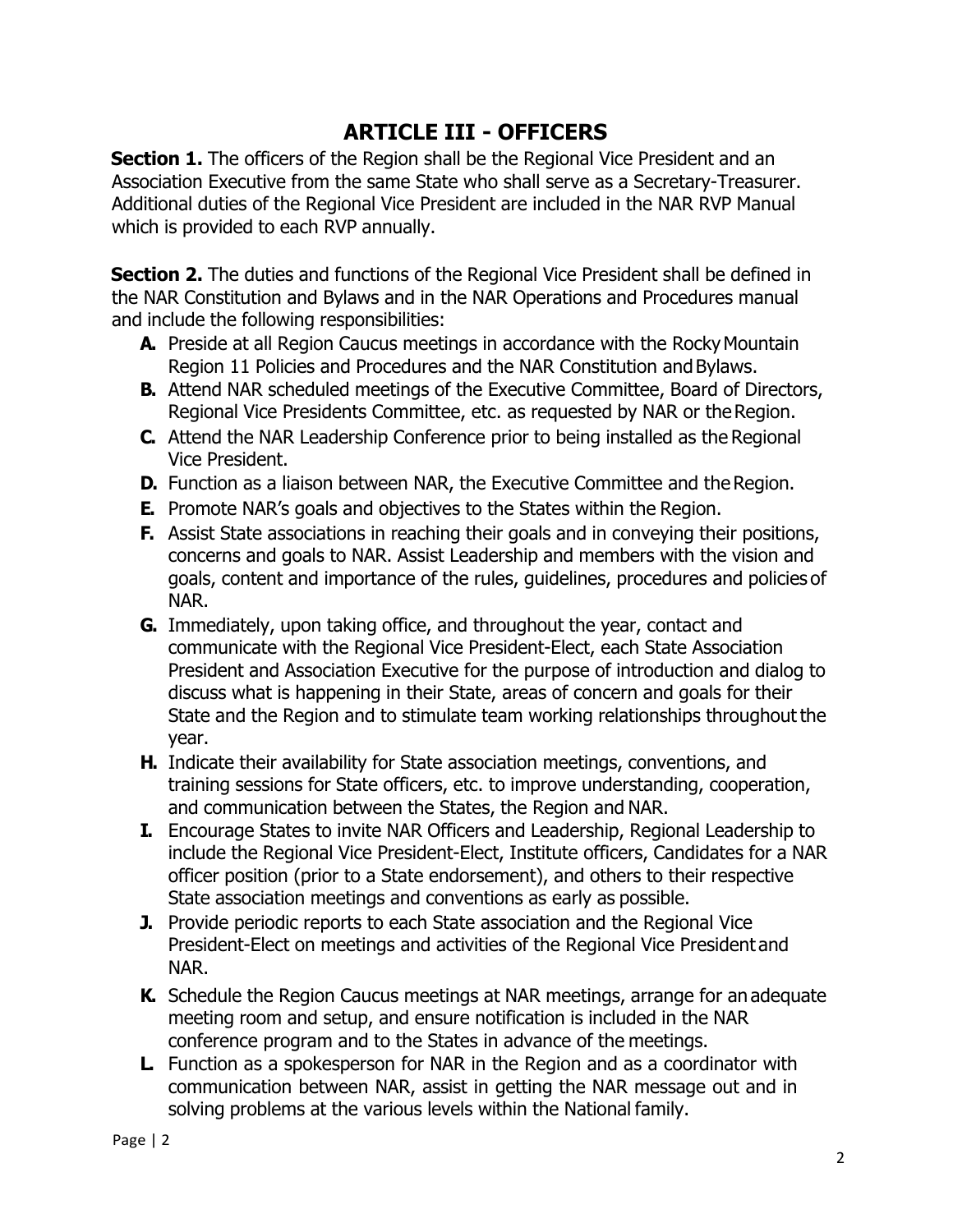- **M.** Maintain accurate records and correspondence records and provide copies to the Region Secretary-Treasurer and Regional Vice President-Elect.
- **N.** Ensure minutes are recorded and distributed to each State after Region Caucus meetings.
- **O.** Become thoroughly familiar with the Regional Vice President's Handbook, the NAR Constitution and Bylaws, and other pertinent material provided byNAR.
- **P.** Prior to an Region endorsement of a NAR Officer Candidate (which requires all 6 Region 11 states to individually endorse), invite candidates and people seeking National office to appear at the Region Caucus meeting to acquaint the members with their qualifications.
- **Q.** Invite National officers and candidates to other appropriate meetings of the Region.
- **R.** Encourage State presidents and the members of the Region NAR Strategy Committee to recommend qualified members for National committee appointments and Chair and Vice-Chair positions when appropriate.
- **S.** Invite NAR committee members to report at Region Caucus meetings when a committee has taken action pertinent to the Region.
- **T.** Hold a Region leadership meeting during the NAR Midyear and NAR Annual meetings to include all State Presidents, Presidents-Elects, and Association Executives.
- **U.** Prepare meeting agendas and other handouts as needed.
- **V.** Determine the location, venue and timing for the annual Rocky Mountain Region Conference taking in to consideration other events or meetings already on the schedule by the individual States and NAR. During their term, the Regional Vice President and the Association Executive and their staff are responsible for the complete planning, organization and execution of the Rocky Mountain Leadership Conference. This is to include the full program, speakers, panelists, invited guests, hotel venue, negotiating contracts, meals, receptions, events, etc. The goal for the Conference should be to have a valuable program to the invited attendees, primarily State and Local Leadership and Staff, that will assist them in their jobs as leaders and professional staff in working with their Associations, the Region and NAR. The location should be relatively easy to get to by commercial air travel from around the Region and potential for more predictable weather should be considered given the early spring time of year. In addition, if a regional conference is to be held it shall be completed prior to the NAR Legislative Meetings and Trade Expo (typically held in May).

**Section 3.** In the event of a vacancy in the office of Regional Vice President, the position will be filled immediate past Regional Vice President shall serve as Regional Vice President of the Region until the vacancy is filled by the NAR President, in accordance with Article VII, Section 3B of the NAR Constitution and Bylaws. If for any reason the Immediate Past Regional Vice President is unable to assume the duties of Regional Vice President, the next most recent Past Regional Vice President able to serve shall act as Regional Vice President.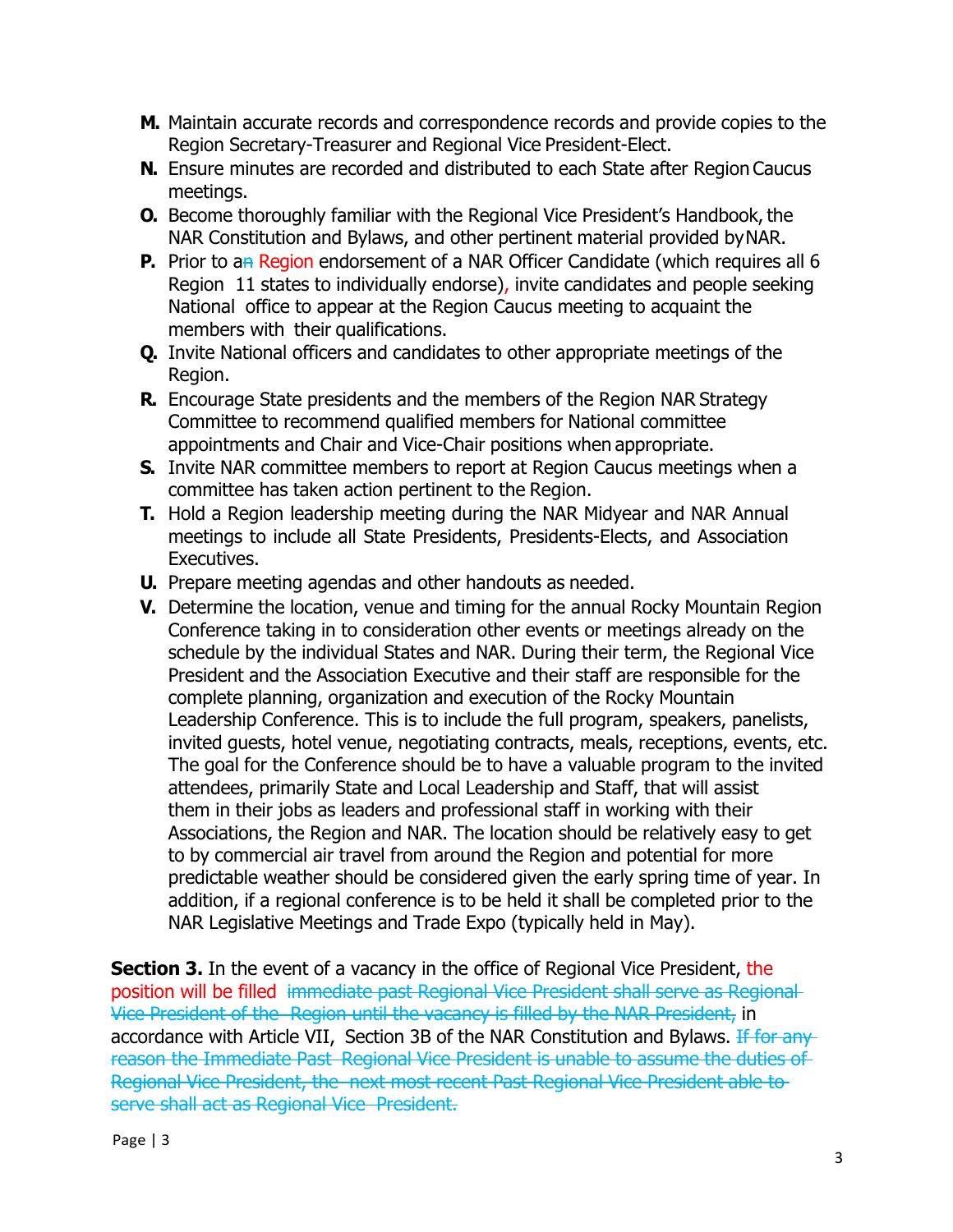**Section 4.** The duties and responsibilities of the Secretary include the following:

- **A.** Record Region Caucus meeting minutes and distribute them to the State Presidents and Association Executives at least 30 days prior to the next Caucus meeting.
- **B.** Assist the Regional Vice President in administrative functions planning and organization throughout the year.
- **C.** Have on hand for Region Caucus meetings the NAR Constitution and Bylaws, the Rocky Mountain Region 11 Policies and Procedures, Robert's Rules of Order, newly revised edition, and minutes of the previous meeting.
- **D.** Assist the Regional Vice President in setting up Region meeting places and arrangements.
- **E.** Distribute the agenda to the State Presidents and Association Executives at least 24 hours prior to Region Caucus meetings.
- **F.** Upon the request of the Regional Vice President, take minutes at other Region meetings.
- **G.** Maintain a permanent record of minutes and provide successor with the record in a timely manner.

### **ARTICLE IV - FINANCIAL OPERATIONS**

**Section 1.** The purpose of Region funds is to promote the goals and objectives of the Region.

**Section 2.** Financial Custodian – Effective 2019, the member state selected by the Region shall be the Financial Custodian of all Region XI bank/investment accounts. All expenditures from said accounts must be approved by the current Region XI RVP and Region XI RVP-elect prior to checks being drawn. The accounts shall be held in a bank accessible in all six states in the region. The current Region XI RVP shall be a signatory on each checking account. Region XI voting members as defined in Article 2, Section 1, at the Region XI caucus held during the NAR Annual convention will vote on whether to extend the Financial Custodian position with current Financial Custodian or assign the task to another of the six state associations in the region.

**Section 3.** The budget for the Rocky Mountain Region XI Leadership Conference shall be presented and approved at the Region Caucus meeting held in conjunction with the NAR Annual Meeting. The budget and all expenses for the Conference, including any activities held in conjunction with the Conference by Institutes, Societies, and Councils, shall be coordinated through the Financial Custodian. The Regional Vice President and Regional Vice President-elect will have final approval authority over all expenditures and/or fees charged.

**Section 4** – RVP Travel. NAR will reimburse Regional Vice President expenses as outlined in the current NAR Regional Vice President's Travel Policy. If not covered by NAR, the Region will reimburse the Regional Vice President for the cost of coach airfare (including

Page | 4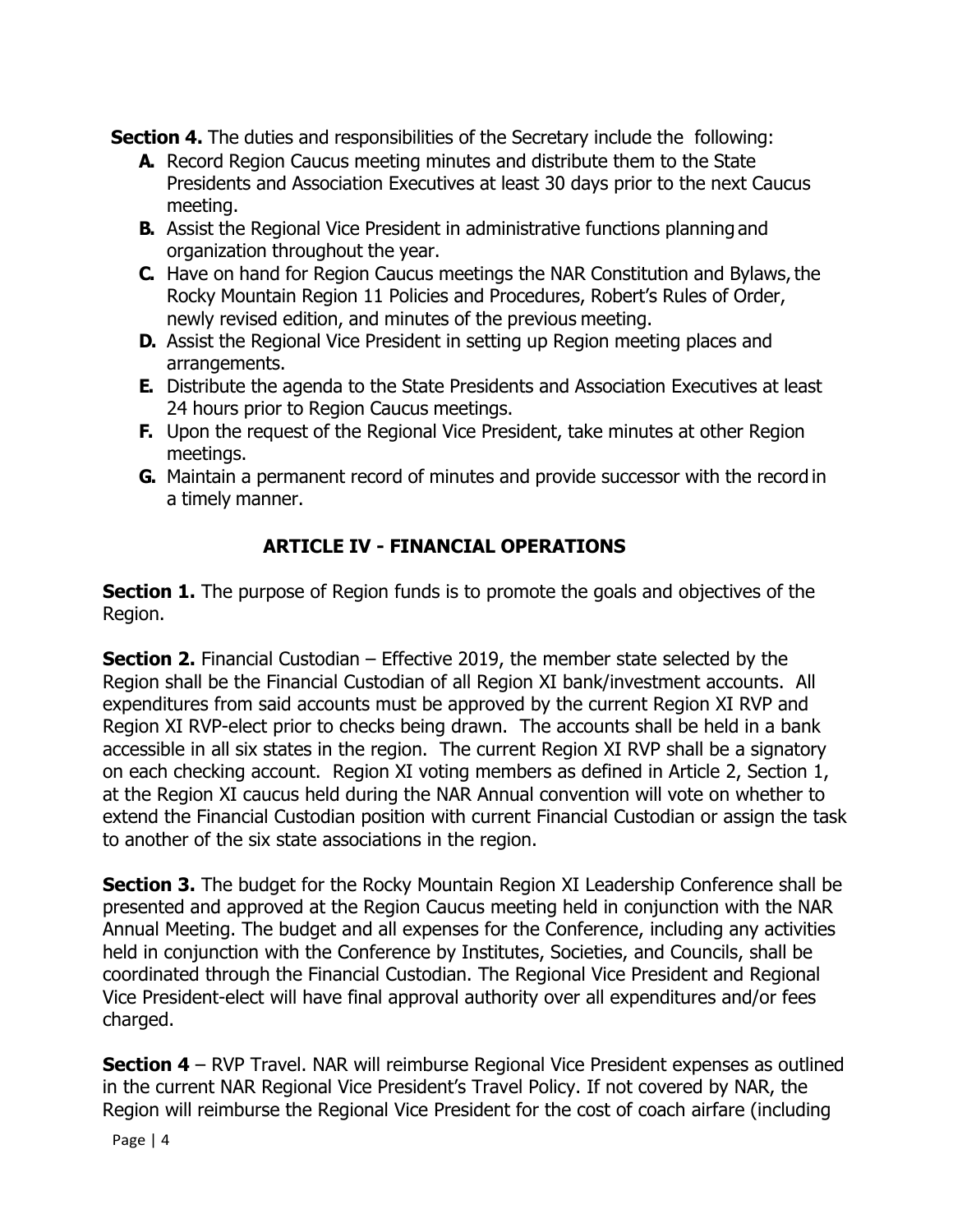airfare for spouse), standard accommodations, and a \$100 per diem for food and ground transportation as provided and as approved within the budget for the following meetings:

A. NAR Midyear Legislative Meetings

B. NAR Annual

- C. NAR Leadership Summit
- D. State leadership conferences in the Region
- E. State conventions in the Region

**Section 5** – Miscellaneous RVP Expenses. The Region will reimburse the Regional Vice President for telephone costs and reasonable entertainment expenses for meetings with State leadership as needed and as approved within the budget.

#### **Section 6** – Financial Report.

1. No later than April 15th a full written financial report showing all income and expenses for the previous year shall be delivered to all State Association Executives and State Presidents.

2. No later than the May NAR Legislative Meetings, this report shall be presented to the Region.

3. No later than May  $1<sup>st</sup>$ , the incoming RVP state sponsor shall order a financial audit or review by a certified public accountant of the previous year's financial records. Cost of said audit/review to be paid by Region XI. Final audit/review report to be dispersed to Region XI members at NAR Annual.

**Section 7** – Dues and Assessments. To accomplish the objectives of the Region, each member State association shall contribute dues of \$1.00 per member per year for members of NAR's records as of November 30th of the previous year. The \$1.00 per member contribution shall be allocated as follows: \$0.80 to Operations and \$0.20 to the Campaign Contribution Fund Reserve Account, in accordance with Section 10 C. All funds must be submitted by January 31st to the Financial Custodian Secretary-Treasurer.

**Section 8-** Regional Accounts. There shall be three standing accounts:

- 1. Operations
- 2. Operating Reserves <del>pursuant to Article IV Section 9</del>
- 3. Campaign Contributions Fund Reserve Account pursuant to Article V Section 4

All accounts will be maintained in a federally insured financial institution by the *F*Financial eCustodian.

**Section 9**- Check Writing Authority. Rocky Mountain Region XI check writing authority for any and all financial accounts shall be vested in the Financial Custodian, the current Regional Vice President, and the current Regional Vice President-elect and in accordance with that state's governing documents.

**Section 10.** Campaign Contribution Fund Reserve Account Guidelines.

A. Activity on the account shall be reported at Region caucuses.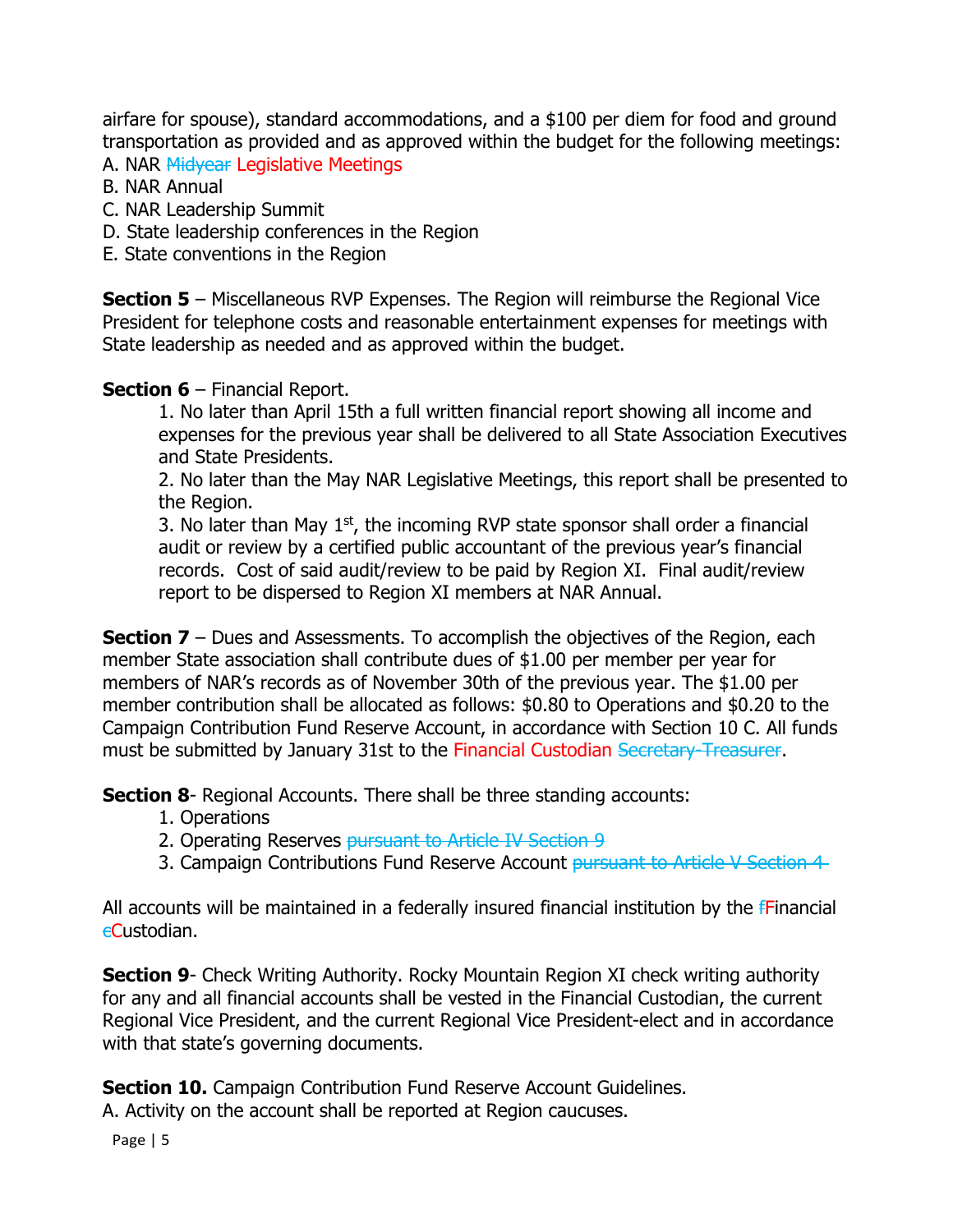B. Requests for funds from this account by the Strategy Committee pursuant to Article V Section 2 B (8) shall be forwarded to the current RVP for approval. C. Use of funds may be considered for:

a. Region member campaigns for the offices of NAR First Vice President, and Treasurer. Except for the inaugural program for the NAR President, no funds shall be allocated for post-campaign events. No funding shall be approved or awarded until the Region has formally endorsed candidates by a vote of the Region NAR Directors, as provided in Article II, Section 1, and in compliance with NAR's officer election guidelines. Maximum contributions from the Region for First Vice President will be \$300,000 for a contested race and \$150,000 for a non-contested race. Maximum contributions for NAR Treasurer will be \$150,000 for a contested race and \$100,000 for a non-contested race. Contributions for the inaugural program for the NAR President shall be no more than \$100,00.00 (not included in maximum contribution stated above).

b. Region XI Endorsed nominees for NAR First Vice President and/or Treasurer must submit requests to the Region XI Strategy Committee for funds. Requests must state the amount of funds requested with a description of the use of said funds. Requests shall be submitted directly to the Region XI Strategy Committee Chair and Vice Chair with a copy to the Financial Custodian state Association Executive.

c. Up to \$7,500 per year may be allocated from the Campaign Contribution Fund to the NAR Strategy Committee to pursue meetings with NAR leadership throughout the year in an effort to build support for and awareness of potential committee Chair and Vice Chair candidates from Region XI. The Allocation shall be presented and approved at the Region caucus meeting held in conjunction with the NAR Annual Meeting in conjunction with the Budget for the Rocky Mountain Leadership Conference Pursuant to Article IV Section 2. Expenditures of the allocated funds shall be limited to travel, room and related expenses for NAR Leadership visitation to the Regional meetings and/or a reception at the Midvear NAR Legislative meetings for the sole purpose of introducing Region XI members seeking NAR Committee Chair and Vice Chair appointments in key leadership positions within NAR to the appropriate NAR Leadership member making those appointments. d. Once the fund exceeds \$400,000, the surplus shall be applied to the operating reserves. Once the fund drops below \$300,000, the operating reserves will bring the campaign funds back to the cap of \$400,000.

D. The Region shall not have the authority to obligate any member State association to contribute financially to candidates running for NAR offices except through their contribution to the Region XI Campaign Contribution Fund. It is recommended that the Region endorse candidates for NAR office.

# **ARTICLE V – REGIONAL COMMITTEES**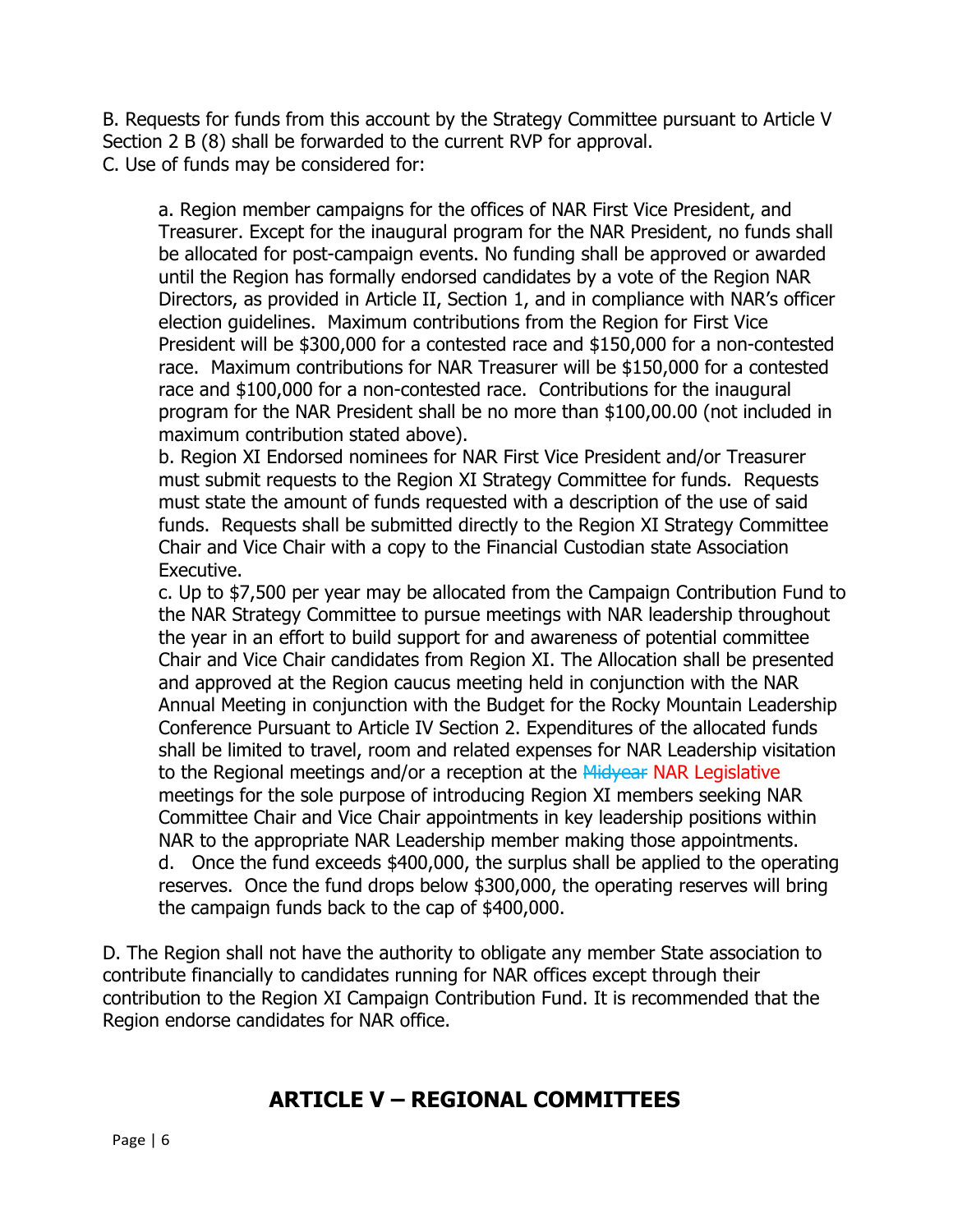**Section 1**- **Region 11 Committees.** Expenses for meetings of the Regional committees shall be included in the budget from the Operations account. The standing committees shall be:

- **A.** Region 11 Strategy Committee
- **B.** Region 11 Nominating Committee

### **Section 2- REGION 11 NAR STRATEGY COMMITTEE**

The primary purpose of the Region structure is to enhance the six-member States' influence within NAR with respect to issues facing the real estate industry and the wellbeing of the Association. This purpose is best achieved by working together to support candidates for leadership positions and by having members of the Region serve in key leadership positions within NAR.

**A. Composition:** The Committee shall comprise 14 members: A Chair appointed by the current Regional Vice President, a Vice Chair appointed by the current Regional Vice President-Elect, two committee members appointed by each State, and the current Regional Vice President and RVP Elect, serving as ex-officio members. Committee members should be serving or have served as NAR Directors. Committee members appointed by the states shall serve three-year staggered terms. All appointments shall be made and forwarded to the current RVP by November 1<sup>st</sup>. Terms shall begin December 1 and end November 30. Original appointment terms shall be determined by lot – one third one-year terms; one third two-year terms, one third three-year terms with no state having more than one appointed person in any given term. Each State Association shall develop and maintain its own policies and procedures for selecting its representatives (or replacements in case of a vacancy) to the Committee. If a State is unable to appoint a capable and qualified member for the Committee, the position will be filled with an at-large member appointed by the Regional Vice President. Committee members must commit to attend at least the two NAR meetings (Mid-Year Legislative and Annual) within the year.

#### **B. Committee Responsibilities:**

- **1.** Recruit and retain potential candidates within the Region for NAR leadership and officer positions.
- **2.** Assist with the NAR committee recommendation process, including appointments for chair and vice chair positions.
- **3.** Provide direction to the States within the Region relating to National candidates and issues.
- **4.** Interview and recommend potential candidates from other regions who are pursuing officer positions at the national level.
- **5.** Report directly to the NAR Directors within the Region, including the current Regional Vice President and Regional Vice President-Elect.
- **6.** Maintain a spreadsheet showing past, present, and future NAR committee chairs, vice chairs, and committee members from the Region.
- **7.** Pursue meetings with NAR leadership throughout the year to build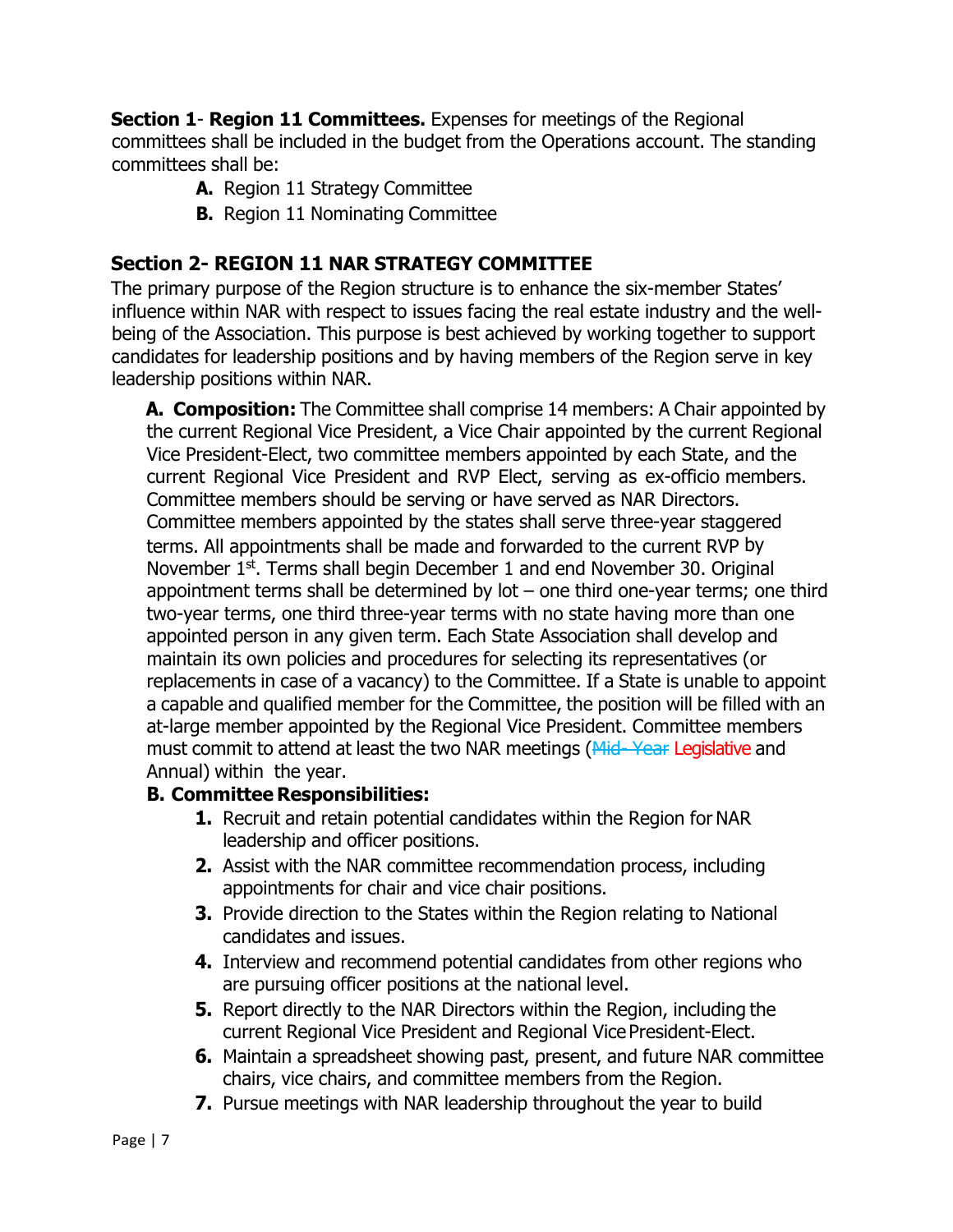support for and awareness of potential candidates from theRegion.

**8.** Administer the Campaign Contribution Fund as per the policies and procedures within this manual.

#### **Committee Operations:**

- 1. The Committee will operate under Robert's Rules of Order. Decisions shall be reached by a simple majority vote of those present and voting.
- 2. The Committee will meet a minimum of two times a year, specifically at the NAR Midvear Legislative and NAR Annual meetings, upon notice to each Committee member, State President, and State Association Executive of the meeting date and location.
- 3. The Committee will co-exist with the Region Nominating Committee; however, the duties of each committee are different and clearly delineated within this manual.
- 4. The Committee will not take positions on NAR issues, but will be considered a valuable resource for providing guidance to the Region on NAR-related issues.

#### **Section 3 - NOMINATING COMMITTEE**

- **A. Committee Description:** There shall be a Rocky Mountain Region Nominating Committee, hereinafter referred to as the Region Nominating Committee, chaired by the Immediate Past Regional Vice President, hereinafter referred to as the Nominating Committee Chair, and composed of two people from each of the six states in the Region who have served or are currently serving as either Rocky Mountain Regional Vice President or State President. This includes those members who will not be seeking the office of Rocky Mountain Regional Vice President during the next two election cycles.
- **B. Committee Responsibility:** If the Immediate Past Regional Vice President is unable to serve as Chair for any reason, the position will be filled by the then most recent past Regional Vice President able and willing to serve as Chair. The Region Nominating Committee's primary purpose is to interview eligible candidates for Regional Vice President and recommend a candidate for the position of Region-11 RVP Elect to the Region's NAR Directors for consideration and ratification.
- **C.** Conflicts: Each member of the Nominating Committee shall sign a conflict of interest form developed by Region XI, which will be by the state association of which that year's RVP is a member. The interest form shall contain a provision in which each committee meml that they are ineligible to apply for the position of RVP until two ye conclusion of their term on the Nominating Committee.

NOTE: Each state association shall develop and maintain its own policies and procedures for selecting its representatives (or replacements in case of a vacancy) to the Region Nominating Committee. The names of such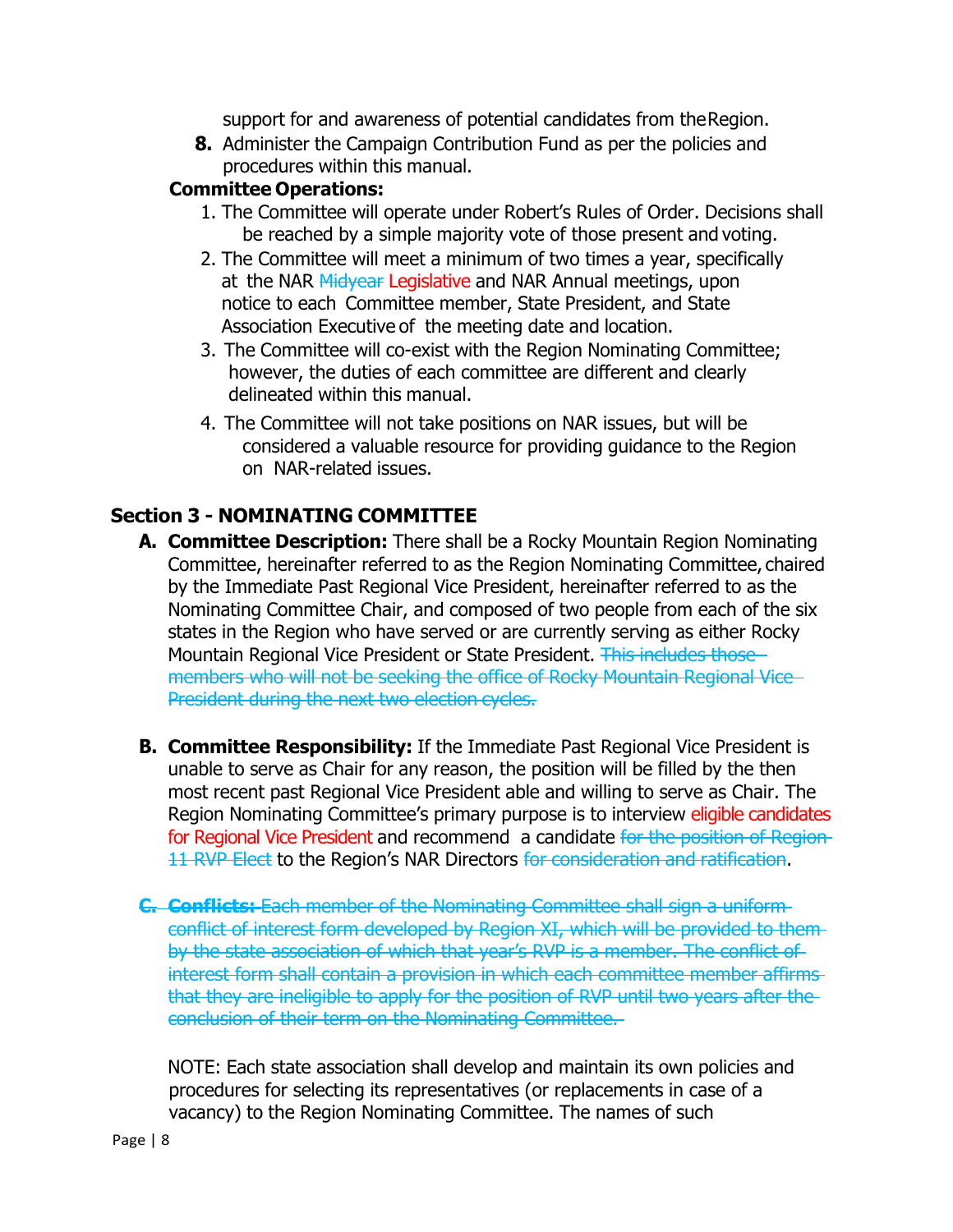representatives shall be reported annually to the Regional Vice President and Nominating Committee Chair by the respective State Association Executive no later than March 31st. July 30th.

# **ARTICLE VI - MEETINGS**

**Section 1.** The Region shall meet at regularly scheduled Region Caucus meetings at the NAR Legislative and Annual meetings and occasionally at the Rocky Mountain Leadership Conference.

**Section 2.** Robert's Rules of Order, latest edition, shall be organized as the authority governing the meetings of the Region except where otherwise provided in these policies and procedures.

**Section 3.** The Regional Vice President shall preside at Region Caucus meetings. In the absence of the Regional Vice President, the most recent former Regional Vice President in attendance shall preside.

**Section 4.** Agendas shall be provided at the Region Caucus meetings.

**Section 5.** All NAR members within the Region are encouraged to attend meetings and participate in discussion.

**Section 6.** A quorum shall be those voting members present.

**Section 7.** The Regional Vice President's report and important issues shall be placed on the agenda immediately after the Secretary-Treasurer's report. NAR will provide a requested agenda containing the business issues that require member feedback and perspectives to make informed decisions at the Board of Directors meeting. This agenda will be the main focus of the caucus. The RVP and AEs may add additional topics as needed or as time allows.

**Section 8.** A special meeting may be called upon the written request of four State Association Presidents.

**Section 9.** The Regional Vice President shall define those members eligible to vote and encourage all to participate in the discussion.

**Section 10.** The primary function of the Region Caucus meetings shall be to raise discuss issues of concern to the Region so that the National Directors may be aware of the issues and the Regional Vice President may communicate the same to the Executive Committee of NAR. The primary function shall pre-empt all other functions of the meetings where time is a factor. In addition, the caucus will allow for input from the REALTOR® members and association staff that are in attendance.

Page | 9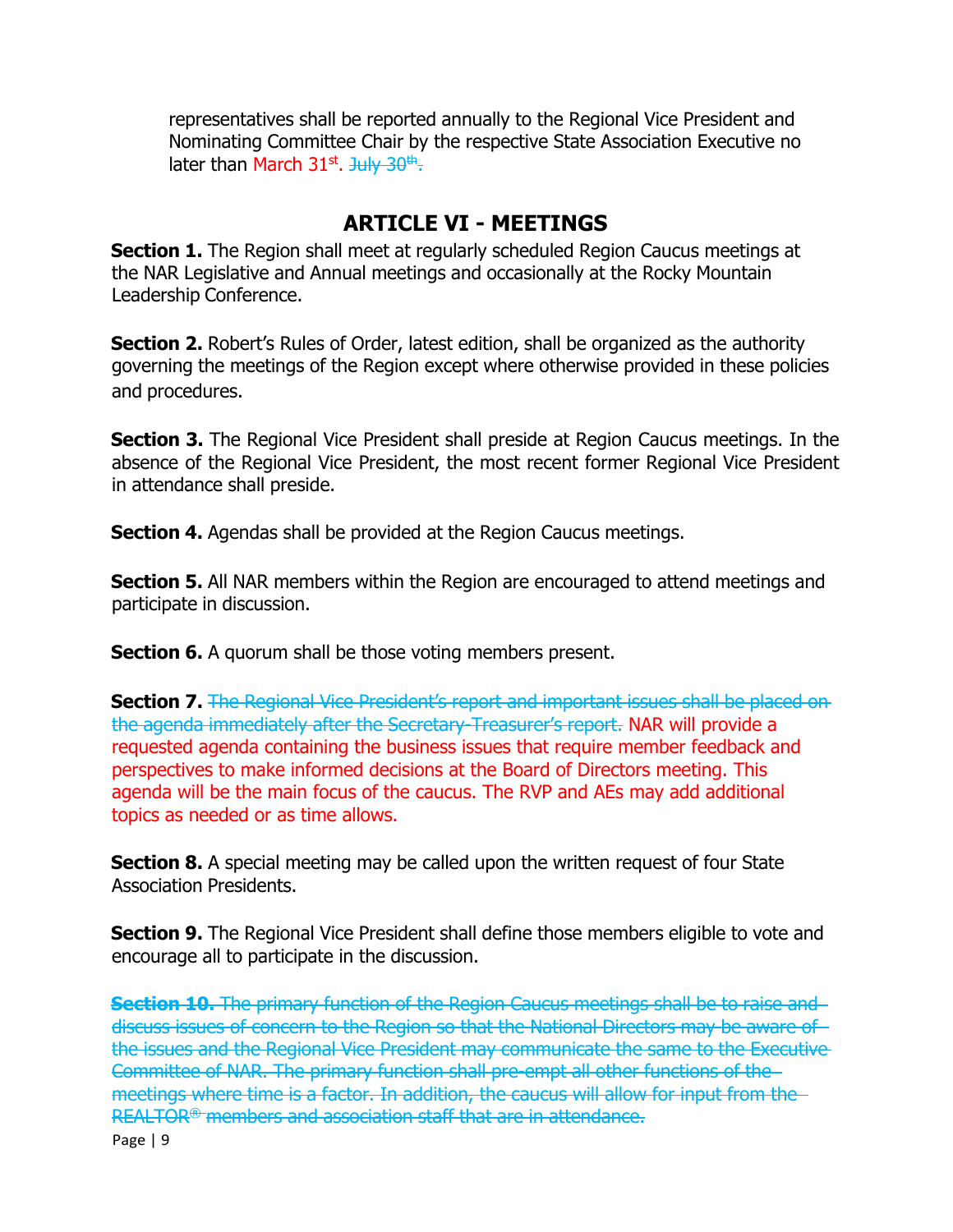**Section 10 <del>11</del>. Electronic meeting.** That NAR Directors are authorized to meet and vote by electronic means for the purposes of Article VII Section 6 only. Unless otherwise restricted, meetings may be held telephonically or by video or other electronic conferencing as long as all persons participating in the meeting can:

- **1.** Communicate concurrently in real time,
- **2.** Debate issues and propose or object to action items, and
- **3.** Verify the presence of each member.

# **ARTICLE VII - PROCEDURES FOR SELECTING AND RECOMMENDING A ROCKY MOUNTAIN REGIONAL VICE PRESIDENT**

**Section 1. Rocky Mountain Region Nominating Committee.** There shall be a Rocky Mountain Region Nominating Committee, hereinafter referred to as the Region Nominating Committee, chaired by the Immediate Past Regional Vice President, hereinafter referred to as the Nominating Committee Chair, and composed of two people from each of the six states in the Region who have served or are currently serving as either Rocky Mountain Regional Vice President or State President. Any person who serveson the Nominating Committee is ineligible to apply for the position of Regional Vice Presidentfor a period of two years after the conclusion of their term. If the Immediate Past Regional Vice President is unable to serve as Chair for any reason, the position will be filled by the then most recent past Regional Vice President able and willing to serve as Chair. A copy of the Region 11 Nominating Committee description is attached to this document as attachment 2. NOTE: Each state association shall develop and maintain its own policies and procedures for selecting its representatives (or replacements in case of a vacancy) to the Region Nominating Committee. The names of such representatives shall be reported annually to the Regional Vice President and Nominating Committee Chair by the

respective State Association Executive no later than March 31st. The role of the Region Nominating Committee is to recommend an RVP candidate to the NAR directors within the Region.

**Section 2. Recommendation of the Regional Vice President.** The Region Nominating Committee's recommendation of a candidate for Regional Vice President shall be announced at the NAR Annual Meeting at the Region caucus by the Chair of the Nominating Committee.

#### **Section 3. Regional Vice President Qualifications.**

**A.** The nominee must have served in at least one of the following positions: state association president; national president of an NAR Institute, Society or Council; current NAR director; NAR director for at least two of the last six years; NAR-appointed vice president; committee liaison; committee or advisory board chair (not including forum leadership). The nominee should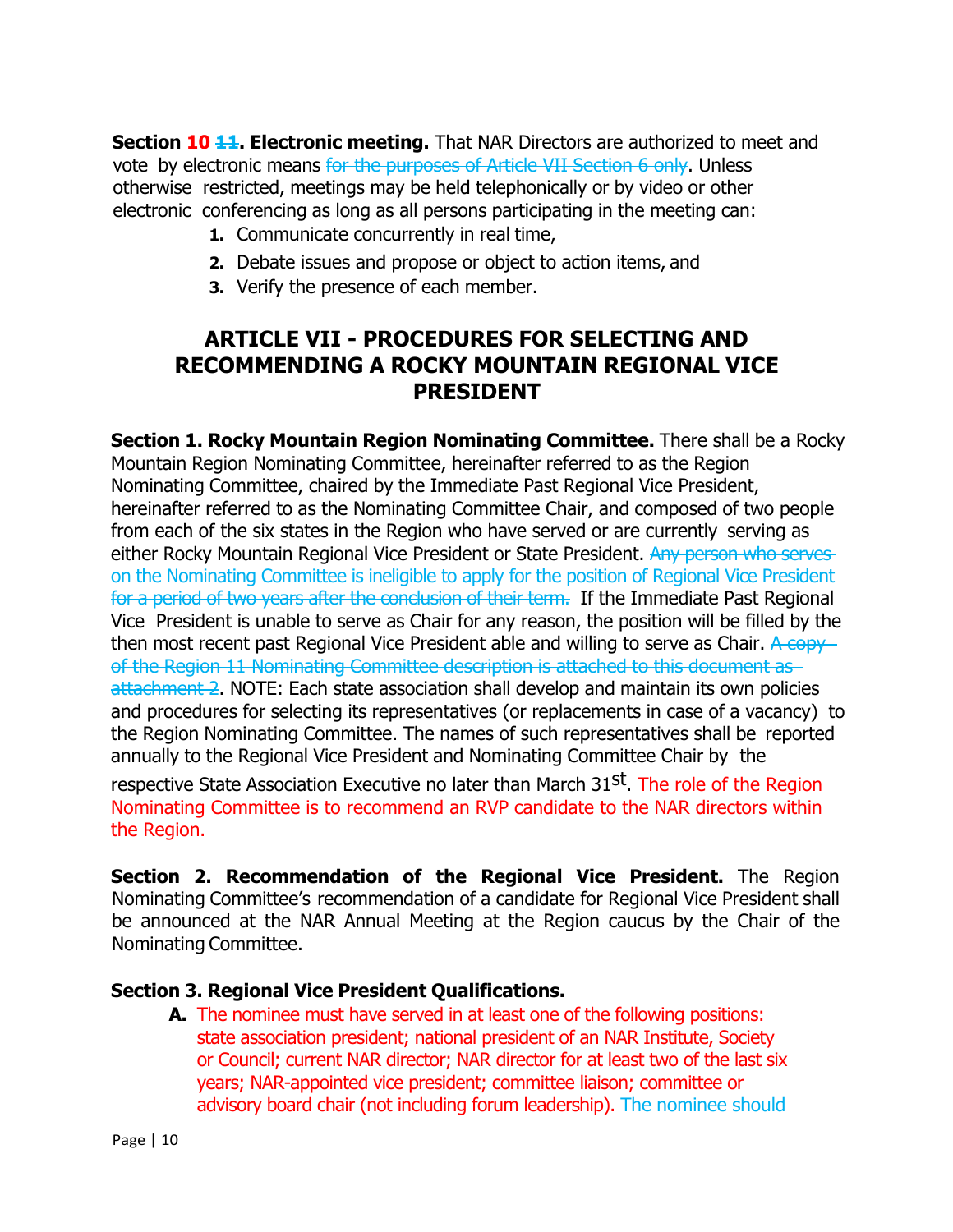have broad leadership experience within their State association.

- **B.** The nominee must have served as a National Director, which may include the one-year term while State president.
- **C.** The nominee must have served as a member of a National committee, excluding State Forums.
- **D. B.** The nominee should have such other REALTOR<sup>®</sup>, civic, and or governmental activity and experience as would indicate leadership ability. andpoteti
- **E. C.** The nominee shall pledge to spend the time and effort to serve in the position to the best of their ability. The nominee agrees to meet the Regional Vice President performance expectations outlined in the NAR Campaign and Elections Rules Manual.
- **F. D.** The nominee shall have completed submit the NAR Application for Elected Office to the National Association of REALTORS® Credentials and Campaign Rules Committee (CCRC) within the NAR-established timeframe. Region 11 Vice President Application and have submitted said application within time quidelines as required by NAR.
- **G. E.** The nominee must have the endorsement of their State association and documentation of the endorsement. A written recommendation letter signed by the current State President and Association Executive whichmust be included with the application.

#### **Section 4. Region Nominating Committee Recommendation Process for the Office of Regional Vice President.**

**A.** The Region Nominating Committee will review NAR's list of eligible candidates for Regional Vice President and invite all eligible Region 11 RVP candidates to interview with the Nominating Committee. Each individual respective state in the Region may put forth a candidate for the open Regional Vice President position. Said candidate must have the endorsement of the state providing the nomination, meet the qualifications outlined in Section 3 above, and complete and submit a copy of the Rocky Mountain Region 11 Vice President Application and endorsement letter from his/her state's board of directors to the current Regional Vice President and Region 11 Nominating Committee Chair via e-mail. The RVP and Nominating Committee Chair will send a timely confirmation to the applicant of receipt of documents. Upon endorsement by Region 11, the nominee will send completed application form, a copy of the endorsement letter, and completed financial disclosure form to the National Association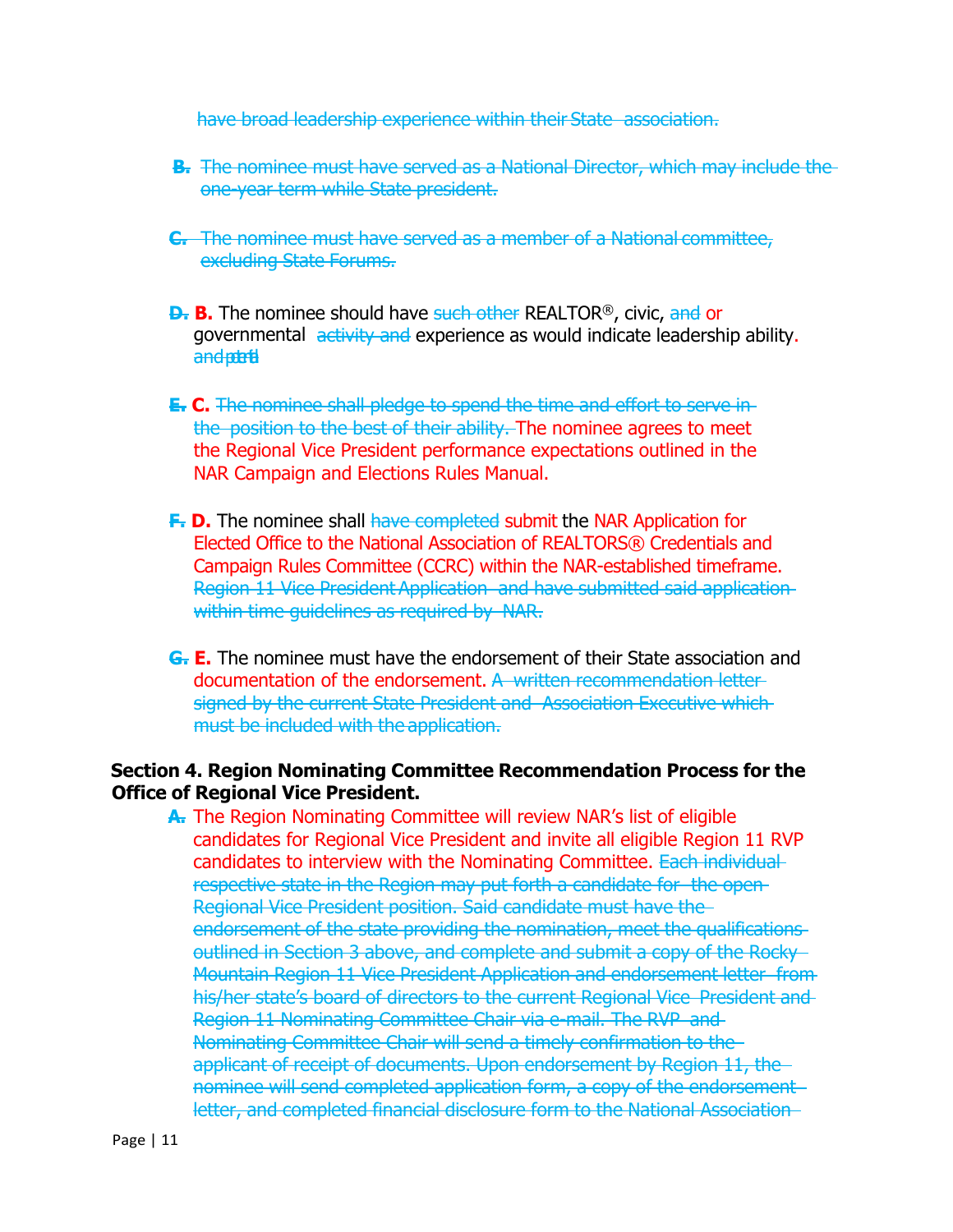as per their Campaign and Election process.

- **B.** The goal of the Region Nominating Committee shall be to maintain the cohesiveness of the Region and to select recommend the best-qualified RVP candidate to the NAR directors within the Region. The Region Nominating Committee shall give consideration to an equitable distribution between the six states when recommending selecting the RVP candidate.
- **C.** The Region Nominating Committee shall meet prior to the Region Caucus meeting held at the NAR Annual Meeting at a time, date, and place determined by the Nominating Committee Chair for the purpose of recommending a Regional Vice President candidate.
- **D.** Decisions shall be reached by a simple majority of those present and voting. All members of the committee, including the Chair, shall vote. If a candidate receives a majority of the votes, they will receive the Region's recommendation be declared the winner. All votes will be done using a secret written ballot and will be counted by the committee staff liaison. The Region Nominating Committee shall report its recommendation at the Region Caucus meeting at the NAR Annual Meeting and by email to all NAR directors within the Region.
- **E.** Prior to the NAR Legislative Meetings, NAR will facilitate an electronic vote of all NAR directors in the Region to elect the Region's Regional Vice President.

**Section 5. Nominating by Petition.** Names in addition to the nominee forwarded by the Region Nominating Committee may be placed in nomination if received by the current Regional Vice President on or before December 15<sup>th</sup> and if such petition is signed by at least 20% of the National Directors from the Region, not more than half of which shall be from the candidate's same state. Signatures by FAX shall be allowed. The current Nominating Committee Chair shall notify all Region National Directors by January 15<sup>th</sup> of any properly filed petitions, and such notices shall also in of the Region Nominating Committee recommended candidate. Any petitioned candidate shall meet the minimum criteria for the office and complete and submit the current Region 11 Vice President Application to the current Regional VicePresident.

#### **Section 6. Presentation of Nominee.**

- A. Between December 16 and February 1, the nominee Nominating Committee, as well as any other properly filed candidates, shall be presented at a meeting of the National Directors in such a as decided by the Regional Vice President. This meeting electronically. Each qualified candidate shall be given a limit to address the Caucus attendees. The decision of the shall be made by majority vote; however, if no candidate achieves a majority, then there shall be a run-off vote of the two candidates receiving the most votes.
- B. Upon endorsement of the candidate by the National Directors, it is binding upon the Regional Vice President to recommend to the NAR Nominating